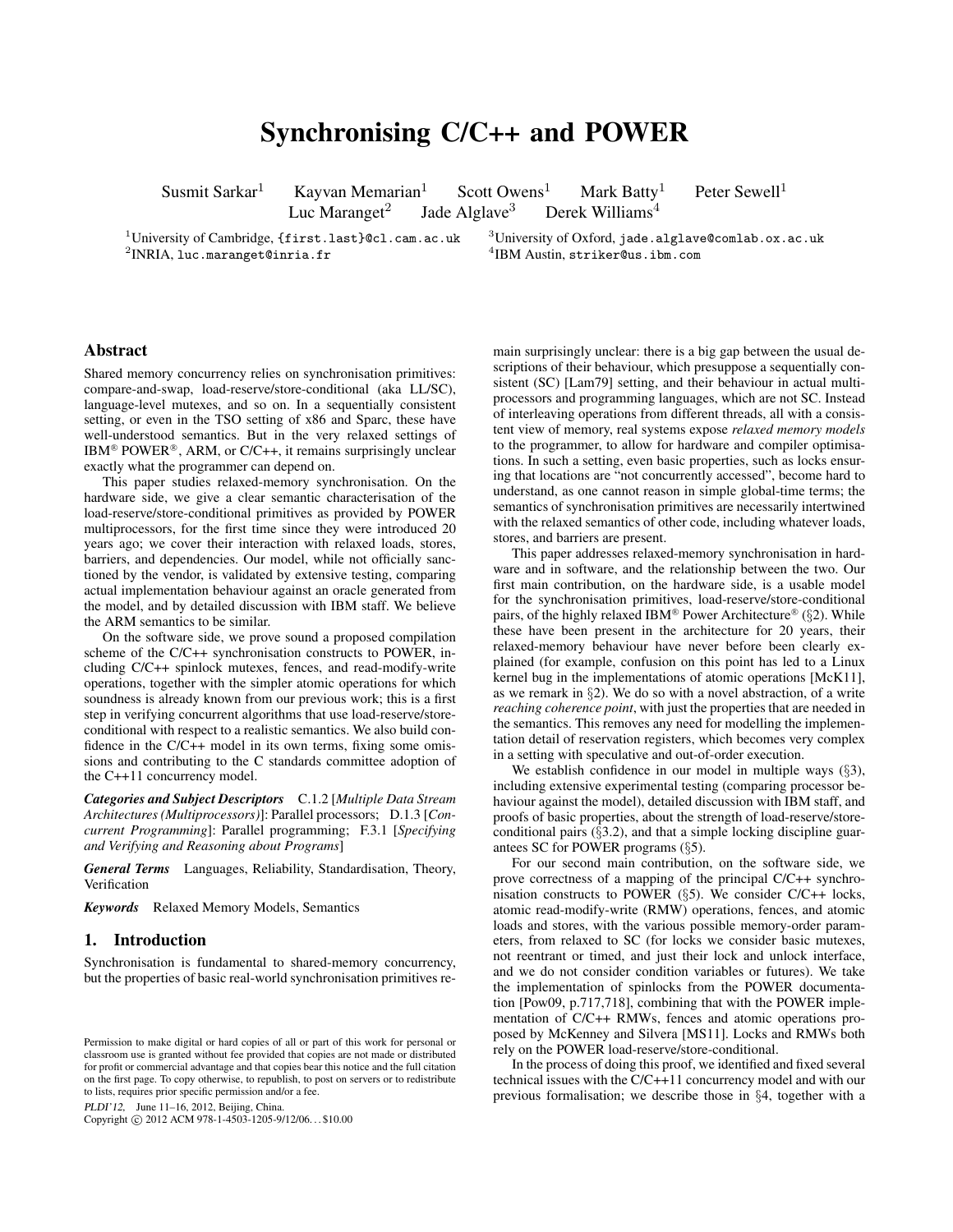brief summary of the design of that model and an explanation of the C/C++ fences, to make this paper as self-contained as possible.

POWER and C/C++11 are both subtle models, though of quite different kinds, and there is an interplay between them: implementability on POWER (and the similar ARM) had a major influence on the design of C/C++11, and, conversely, the desire to support efficient language implementation imposes constraints on the architecture. Our work illuminates such choices by showing what is necessary for soundness; as we show in §2, the models are in some respects "tight" against each other.

More generally, our correctness proof for this lock implementation is a first step towards reasoning about more sophisticated concurrent algorithms (using load-reserve/store-conditional synchronisation directly, or in C/C++) with respect to a realistic semantics; and our models provide a basis for future work on compiler correctness, program analysis and verification, and tool building.

Our models and the statements of our results and key lemmas are expressed in the lightweight mechanised specification language Lem [OBZNS11]; our proofs are rigorous but non-mechanised. The details of both are available online in the supplementary material [cpp], together with the data from our experimental testing and our ppcmem web interface for interactively exploring the model.

*Related Work* There is surprisingly little directly related work. We build first on our own recent line of work, where we have developed a high-fidelity abstract-machine model of the loads, stores and barriers of the POWER architecture, without load-reserve/storeconditional (Sarkar et al.  $[SSA<sup>+</sup>11]$ ). On the C/C++ front, Boehm and Adve describe the core of the C/C++11 design [BA08]. We have provided a mathematisation of the concurrency model of  $C/C+11$  (Batty et al. [BOS<sup>+</sup>11]), which we correct and use here. There, we also proved correctness of a compilation scheme from C/C++11 nonatomic and atomic loads and stores, and fences, to x86-TSO. The strength of the target memory model (and the omission of locks and RMWs) makes that a much simpler problem than the one we address here. We previously used these two models to show correctness of compilation from C/C++11 to POWER, for the fragment of C/C++ consisting just of nonatomic and atomic stores and loads of various kinds  $[\overline{BMO}^+12]$ . Here our extended models and proof finally cover all of the main features of concurrency in POWER and in C/C++.

There have been, to the best of our knowledge, three previous serious attempts at realistic relaxed-memory semantics of loadreserve/store-conditional in the POWER setting, none of which are satisfactory for the current architecture. Corella, Stone, and Barton [CSB93] give an axiomatic model and show the correctness of an implementation of locks in terms of it. Their model does not cover the weaker lwsync barrier (which was not present in the Power Architecture of the time), and their lock implementation is therefore more conservative than the one we consider, with two syncs. Moreover, as Adir et al. note [AAS03], the basic model is flawed in that it permits the non-SC final state of a message-passing-with-syncs example. Adir et al. give a more elaborate model, with a view order per thread, sketching extensions for the synchronisation instructions, but this is still for the non-cumulative barriers of the time. Our previous global-time axiomatic model (Alglave et al. [AM11]) appears reasonable for loadreserve/store-conditional in isolation but too weak for the POWER lwsync barrier, permitting some behaviour that the C/C++11 mapping requires to be forbidden.

# **2. Optimistic Synchronisation on POWER: Load-reserve/Store-conditional**

Load-reserve/store-conditional primitives were introduced by Jensen *et al.* [JHB87] as a RISC-architecture alternative to the compare-and-swap (CAS) instruction; they have been used in the IBM<sup>®</sup> PowerPC<sup>®</sup> architecture since 1992 and are also present in ARM, MIPS, and Alpha. They are also known as load-linked/storeconditional (LL/SC), or, on ARM, load-exclusive/store-exclusive. They provide a simple form of optimistic concurrency (very roughly, optimistic transactions on single locations).

Herlihy [Her93] uses load-reserve/store-conditional to implement various wait-free and lock-free algorithms, noting that (as for CAS, but unlike test-and-set and fetch-and-add) it is *universal* in terms of consensus number, and moreover that load-reserve/storeconditional is practically superior to CAS in that it defends against the ABA problem. These results, as for almost all other work in concurrent algorithms, use an underlying sequentially consistent (SC) semantics.

In a sequentially consistent setting, one can describe the behaviour of load-reserve/store-conditional fairly simply. A loadreserve does a load from some memory address; and a subsequent store-conditional to the same address will either succeed or fail. It will definitely fail if some other thread has written to that address in the meantime (or for some other reasons), otherwise (where the write read from by the load-reserve is still the most recent write to that address) it might succeed, performing a store. Moreover, the store-conditional sets a flag so that later instructions can determine whether or not it succeeded; load-reserve/store-conditional pairs are often repeated until success. This makes it easy to express a variety of atomic update operations, as in the following POWER assembly code for an atomic add (ARM code would be similar, with LDREX and STREX):

|         | 1:1warx $r0,0,r2 \ \backslash\$ load-reserve from [r2] to r0               |
|---------|----------------------------------------------------------------------------|
|         | add $r0, r1, r0 \setminus \text{add register } r1 \text{ to register } r0$ |
|         | stwcx. $r0,0,r2$ \\ store-conditional r0 to [r2]                           |
| bne- 1b | \\ looping until success                                                   |

In an SC world, the store-conditional would be guaranteed to fail if some other thread writes to [r2] since the load-reserve; which could be achieved in hardware by monitoring whether any other thread gains write ownership of the cache line holding [r2] in the meantime. Note that other operations are permitted between the load-reserve and store-conditional, including memory reads and writes, though, unlike transactions, nothing is rolled back if the store-conditional fails.

However, actual POWER and ARM multiprocessors are *not* sequentially consistent, but rather have highly relaxed memory models, in which program executions are not simple interleavings of the instructions of each thread. A priori, it is unclear what it means to say that another thread has written to the relevant address *between* the load-reserve and store-conditional, as one has to understand how they interact with the thread-local out-of-order and speculative execution, and with the storage subsystem reordering, of these machines. Moreover, the vendor architecture [Pow09] does not resolve these questions as clearly as one might hope. It describes the behaviour of load-reserve/store-conditional informally in terms of *reservations*, allowing a store-conditional to succeed only if *"the storage location specified by the lwarx that established the reservation has not been stored into by another processor or mechanism since the reservation was created"*. This is simultaneously too much and too little hardware implementation detail: the *"since"* cannot refer to an SC order, but the machine execution order is not precisely specified.

We solve these problems with an abstract-machine semantics, extending the model of Sarkar et al.  $[SSA<sup>+</sup>11]$  to cover loadreserve/store-conditional. That model comprises a thread semantics, with explicit out-of-order and speculative execution of each hardware thread, composed with a storage subsystem semantics. The latter abstracts from the cache and store-buffer hierarchy and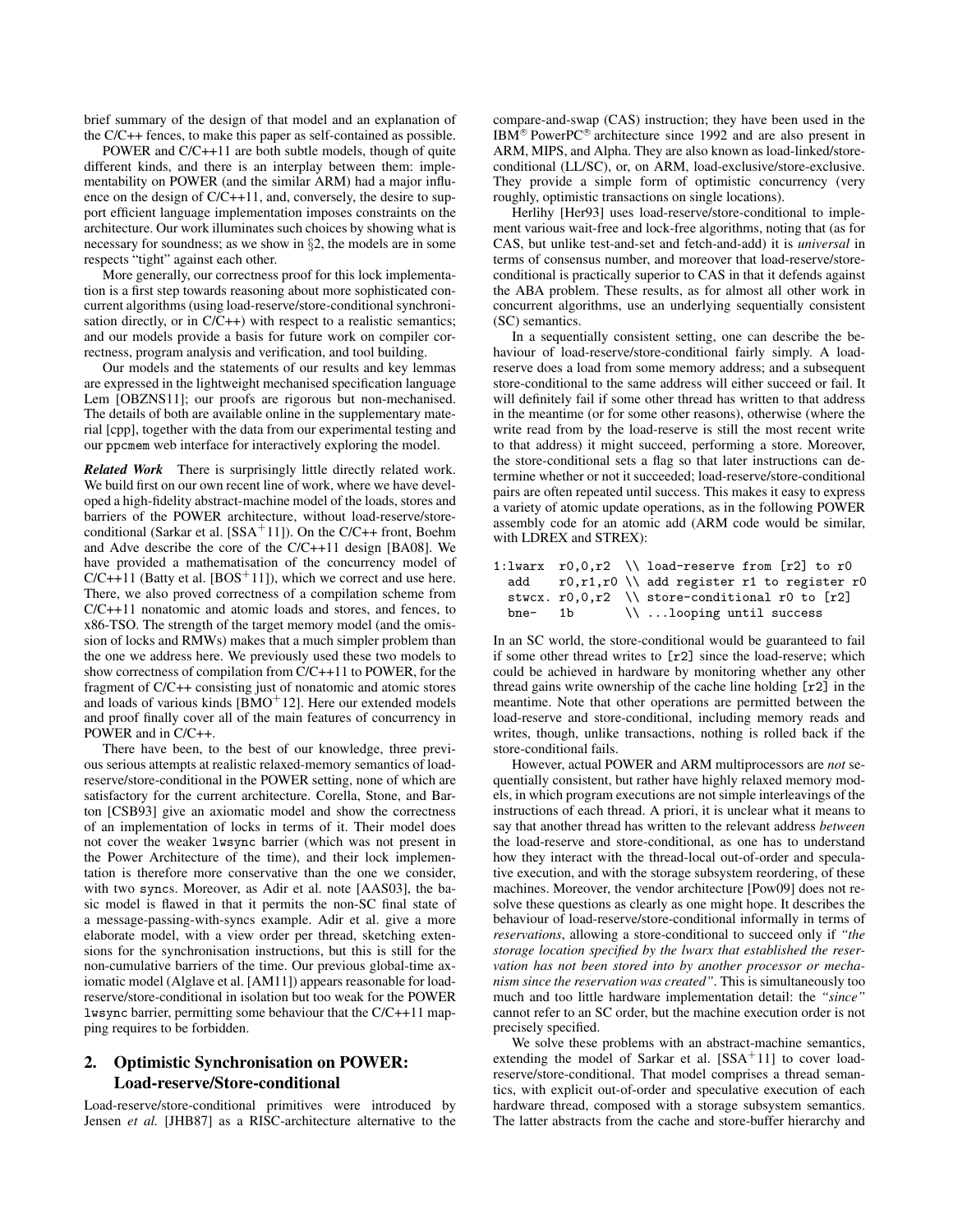from the cache protocol: for each address it maintains just a strict partial order, the *coherence order*, of the ordering commitments that have been made among the writes to that address, and for each thread it maintains a list of the writes (and barriers) that have been propagated to that thread. For example, at a certain point in abstract-machine execution, one might have established these constraints among 5 writes (by different threads) to x:

$$
c:W x=4
$$
  
i:W x=0  $\rightarrow$  j:W x=1  
a:W x=2  $\rightarrow$  b:W x=3

with writes  $[i:W \times = 0, a:W \times = 2]$  propagated to some arbitrary thread. In that state, a read of  $x$  by that thread would see the most recent of those two, reading 2; or write b could be propagated to that thread, appending it to that list (as it is coherence-after the writes already propagated there); or a partial coherence commitment transition could make c ordered before a, or after a but still unrelated to b, or before b but still unrelated to a, or after b. A new write by a thread is made coherence-after all writes previously propagated to that thread but initially coherence-unrelated to other writes. This machinery guarantees coherence in the normal sense, and also supports a semantics for the POWER cumulative memory barriers in its non-multi-copy-atomic setting, where writes to different addresses can propagate to other threads in different orders. The sync and lwsync barriers constrain that propagation, as we return to in §5, and a sync also waits until writes that have previously been propagated to its thread (the sync's *Group A*), or some coherence successors thereof, have been propagated to all threads.

Looking at a successful load-reserve/store-conditional pair in these terms, we can see that for it to provide an atomic update, the write of the store-conditional must become an *immediate coherence successor* of the write read from by the load-reserve, with no other coherence-intervening write to the same address. Moreover, that property must be maintained: no other write can be allowed to become coherence-intervening later in the abstract-machine execution. To express this, the key thing we need to introduce to the model is the concept of a write *reaching coherence point*, after which its coherence-predecessors are linearly ordered and fixed (no additional write can become coherence-before it). Our main new rule describing how the storage subsystem (in state  $s$ ) can process a successful store-conditional is as follows.

**Accept a successful write-conditional request** A writeconditional request  $w$  by a thread  $tid$ , with an accompanying wprev that was read by the program-order-previous read-reserve, can be accepted and succeed if:

- 1. the write  $wprev$  is to the same address as  $w$ ;
- 2. wprev has reached coherence point;
- 3. no coherence-successor of wprev by another thread has reached coherence point or has been propagated to thread tid; and
- 4. all writes by  $tid$  to the same address as  $wprev$  (in particular, all those since wprev was propagated to tid) have reached coherence point.

## Action:

- 1. add the new write  $w$  to  $s.writes\_seen$ , to record the new write as seen by the storage subsystem;
- 2. append the new write w to s. events propagated to  $(id)$ , to record the new write as propagated to its own thread;
- 3. record that  $w$  has reached coherence point; and
- 4. update  $s.\ncoherence$  by adding edges to make write  $w$ :
- (a) coherence-after all writes to the same address that have reached coherence point (including wprev); and

#### (b) coherence-before all writes seen (except itself) to the same address that have not yet reached coherence point.

Note that a store-conditional can succeed even if there are outstanding other writes to the same address by different threads (that might have been read from by yet different threads), but that any such other writes become coherence-later than the store-conditional itself. For example, given the coherence order above, if only i has reached coherence point, and if just i has been propagated to some thread, that thread could do an atomic add of 5 by executing a loadreserve of x=0 from i, adding 5 to that value, and doing a successful store-conditional of  $x=5$ , the latter becoming an immediate coherence successor of i, and a coherence-predecessor of all the other writes:

$$
\begin{array}{c}\n\text{writes that have reached coherence point} \\
\hline\n\vdots W \times = 0 \longrightarrow d: W^* \times = 5 \longrightarrow j: W \times = 1\n\end{array}
$$
\n
$$
\begin{array}{c}\n\text{c:} W \times = 4 \\
\hline\n\vdots W \times = 2 \longrightarrow b: W \times = 3\n\end{array}
$$

Alternatively, in another execution, a could become coherencebefore c, then j and a could reach coherence point, and that loadreserve could read 2 from a and add 5, with the resulting storeconditional of 7 becoming an immediate coherence successor, coherence-before just b and c:

$$
\begin{array}{c}\n\text{writes that have reached coherence point} \\
\hline\n\vdots Wx=0 \longrightarrow j: Wx=1 \longrightarrow a: Wx=2 \longrightarrow d: W^*x=7\n\end{array}
$$
\n
$$
b: Wx=3
$$

A store-conditional can nondeterministically fail at any time, modelling clearing of the reservation by various events, including writes to other addresses within the same cache line, hypervisor/OS context switches, and *'implementation-specific characteristics of the coherence mechanism [which] cause the reservation to be lost'* [Pow09] (moreover, the architecture explicitly does not include a fairness guarantee). It is believed that current implementations do provide forward progress, but the architecture text does not guarantee it; without characterising those implementation-specific details, and making assumptions on the other events, we have to assume that arbitrary store-conditional failures are possible. This effectively restricts one to reasoning about safety properties.

In this paper we do not model the architecture's *reservation granules*: the rules above consider only whether write-conditionals and load-reserves are to exactly the same address (which is the normal use-case), but in the architecture the significant fact is whether the two addresses lie in the same reservation granule (in current implementations, reservation granules are the same size as cache lines). Modelling realistic (non-single-word) reservation granules would require a store-conditional to fail if there is an intervening write to the same granule, and permit a store-conditional to succeed if the preceding load-reserve was to any address in the same granule. This could be done by modifying preconditions in the above rule, to say that no write to an address in the same granule as the store-conditional has been propagated to tid since wprev was read from by the load-reserve, and to say that the write wprev read from by the load-reserve was to an address in the same granule as the store-conditional.

We also have to specify exactly when a write can reach coherence point, with the rule below. Note that sync and lwsync barriers constrain the order in which writes can reach coherence point, but, apart from that, barriers and load-reserve/store-conditionals are largely independent.

**Write reaches its coherence point** This is an internal transition of the storage subsystem, for a write it has already seen, if: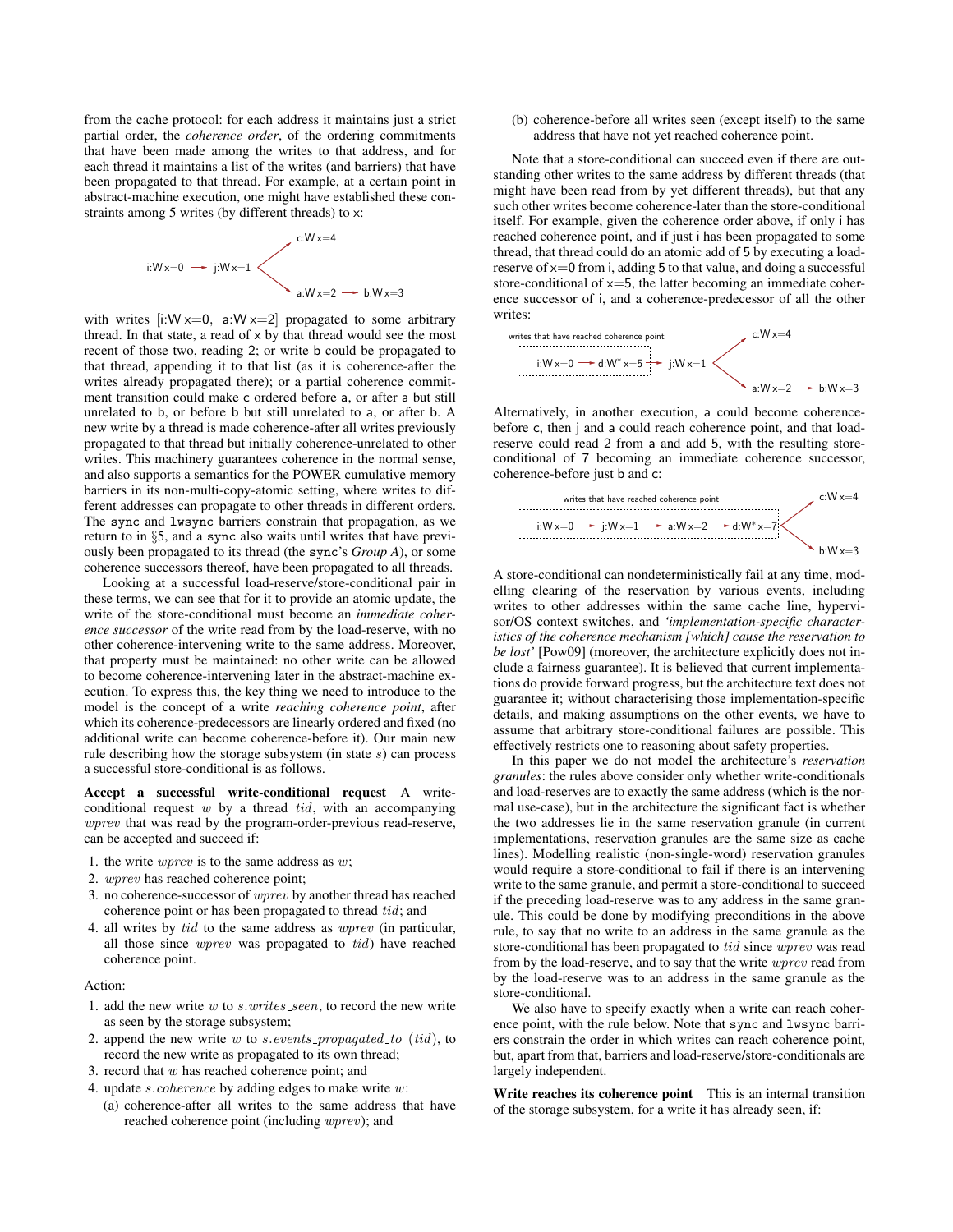- 1. the write has not yet reached its coherence point;
- 2. all its coherence-predecessor writes have reached their coherence points; and
- 3. all writes (to any address, and by any thread) propagated to the writing thread before a barrier (also by the writing thread) before this write, have reached their coherence points.

#### Action:

- 1. add this write to s.writes\_past\_coherence\_point; and
- 2. update s.coherence to record that this write is coherencebefore all writes seen (except itself) that are to the same address and are not past their coherence points.

Turning now to the thread semantics, load-reserve and storeconditional instructions all commit in program order relative to each other. Apart from that, load-reserves are committed just like normal loads, while store-conditionals are committed by a thread rule that synchronises with the storage-subsytem "Accept storeconditional request" rule above, the thread commit rule additionally imposing:

#### **Commit in-flight instruction**

. . . if this is a write-conditional instruction: send a writeconditional request mentioning the write read from by the most recent program-order-preceding load-reserve instruction without an intervening write-conditional (if there is such a loadreserve); receive the corresponding success/fail response; and set flags accordingly. If there is no such load-reserve, simply set flags as for a fail.

Despite the commit-order constraint, a load-reserve can be *satisfied* (by reading a value from the storage subsystem) exactly like a normal load, and (like a normal load) this can be done outof-order and speculatively, long before it is committed. In contrast to normal loads, however, there is an additional restriction on load-reserve speculation, that a load-reserve cannot be satisfied until all program-order previous load-reserves and store-conditionals are committed. This models the architectural requirement of a single reservation register per thread. In the model this leads to forbidding the example execution on the left below. Consistent with this, the example is not observable on  $IBM^{\circledR}$  POWER<sup>®</sup> 6 and IBM<sup>®</sup> POWER<sup>®</sup> 7 implementations.



Note also that despite the constraint on their commit order, storeconditionals to different addresses can still propagate to other threads out-of-order, as shown on the right above. This is allowed in the model and observable on POWER 6 and POWER 7.

Each diagram shows the memory read and write events of a candidate execution of an assembly program running on one or more hardware threads; the assembly source code is in the supplementary material. Events include unique ids (a, b, etc.), the addresses of reads and writes (x, y, etc.), and the values read and written. Load-reserve and store-conditional events are indicated with a star. Various edges pick out key relationships between instructions in the source, or more specifically in the particular control-flow unfolding of the source for the execution in question:

- po edges relates events from instructions in program order (in this control-flow unfolding);
- an lwsync edge indicates that there is a POWER lightweight sync barrier in program order between the instructions that gave rise to the two events;
- a sync edge indicates a POWER heavyweight sync barrier;
- an eieio edge indicates a POWER eieio barrier;
- an addr edge indicates that the address of the second event is dependent (through a dataflow path via registers and computation) on the value read by the first;
- a data edge indicates that the data written by the second event is dependent on the value read by the first;
- a ctrl edge indicates there is a dataflow path from the first read read to the test of a conditional branch that program-orderprecedes the second event (branches are not shown explicitly); and
- a ctrlisync edge indicates there is such a dataflow path from the first read to the test of a conditional branch that program-orderprecedes an isync instruction before the second read.

Three further relations characterise the remainder of the dynamics of the execution:

- an rf edge from a write to a read indicates that the read readfrom that write (rf edges from the initial state are marked with a red dot for the source);
- a co edge between writes to the same address gives the final coherence order between them; and
- an rcp edge between writes indicates the order in which those writes reached coherence point (usually we elide these edges).

Moreover, load-reserve and store-conditional do not impose any special constraint on normal loads and stores to different addresses: they do not act like a barrier of any kind, and so loads after a load-reserve/store-conditional pair might be speculated before it. If one wants to prevent that, one needs to add surrounding barriers. Confusion on this point seems to have been responsible for a Linux kernel bug [McK11] that was recently identified by McKenney and confirmed using our model: the Linux atomic\_add\_return implementation (from which the code above is taken), is assumed there to prevent speculation, but its implementation used overly weak barriers; the same was true for other similar read-modifywrite operations. The example is in the supplementary material.

One also has to consider whether writes can be observably forwarded to a load-reserve or from a storeconditional within a thread, on speculative paths before they have reached the storage subsystem. This can happen on POWER and ARM for normal loads and stores, as

shown by the PPOCA example of  $[SSA<sup>+</sup>11]$ . Interestingly, we can show that allowing such forwarding in the model from a storeconditional would make the mapping of C/C++11 atomics to POWER unsound: the C/C++ candidate execution on the right (in the notation recalled in §4) is forbidden in C/C++11, but the corresponding exe-



cution in POWER would be allowed in our model if speculative forwarding from the store-conditional of the RMW were to be permitted. The architectural intent (though this is arguably not completely clear from the text) is to rule out this behaviour in a different way, allowing implementation forwarding from store-conditionals but requiring that any store-conditionals must respect an implicit data dependence to the prior load-reserve through the architected reservation register, even when no actual data dependence is present;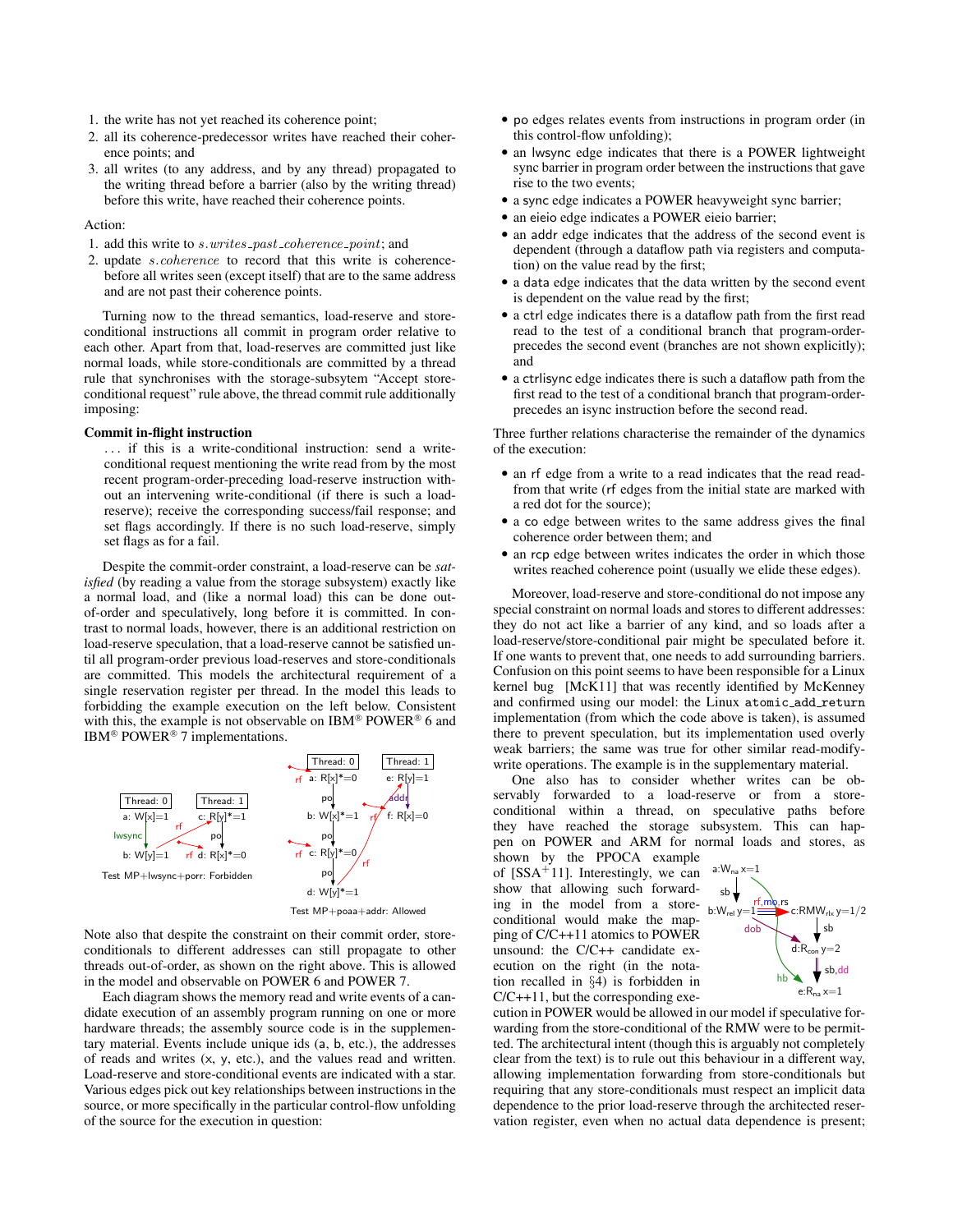hence preventing such forwarding until the previous load-reserve has been satisfied. An implementation of such forwarding would be extremely aggressive and complex, and has not been attempted in practice.

This is a case where our POWER and C/C++11 models are tight against each other: one either has to rule out such forwarding becoming observable in the Power Architecture or permit the example in C/C++ (or change the mapping, but there is no obvious alternative that preserves the performance advantage of a consume over an acquire). It illustrates how constructing formal models at this level of detail can identify deep architectural and micro-architectural choices beyond current implementation practice, arising from the detailed interplay between the high-level language memory models and aggressively weakly ordered hardware models.

For completeness, we also include in this paper the POWER eieio barrier, in addition to the previously-covered sync, lwsync, and isync, though it is not used in the C/C++ mapping. Architecturally, eieio orders pairs of same-thread writes as far as all other threads are concerned (eieio has additional effects for Caching Inhibited memory, which we do not cover here), and the messagepassing test on the left is forbidden. However, the extension on the right, with the write to x pulled out to a third thread, is allowed, notwithstanding the architectural mention of cumulativity, because eieio does not order reads (e.g. b) w.r.t. writes.



Adding eieio between b and c of the MP+poaa+addr example above suffices to rule out the non-SC behaviour there. We model eieio in the storage subsystem exactly like lwsync, together with a more relaxed thread commit rule. Preliminary testing suggests that current implementations have considerably stronger behaviour than the architecture, more like lwsync.

We also remark for completeness that we have made a technical change to our lwsync semantics: our  $[SSA<sup>+</sup>11]$  model let reads after lwsyncs be satisfied but restarted them, whereas now they are blocked until the lwsync commits. This has no observable effect but is simpler to work with.

*Discussion* Our semantics abstracts substantially from hardware implementation detail, focussing on the essential properties of the store-conditional. The notion of a write reaching coherence point abstracts from the hardware machinery needed to maintain coherence; it captures just the minimal properties required to express the semantics. From the literature and vendor documentation, one would be tempted to build an operational model with explicit perthread reservation flags, set and cleared as the abstract machine executes, and indeed we did so at first, but that quickly becomes very complex when one considers reservations being set or cleared on speculative execution paths that may be rolled back. The 'implicit reservation' style that we introduce here, testing just the necessary coherence properties at write-conditional commit time, is much simpler to express and to work with.

## **3. Validation**

Our model has been validated in six distinct ways. First, it was developed in discussion with a senior IBM POWER designer/architect, who has extensive experience of the POWER loadreserve/store-conditional implementations. Second, we built a tool, with a kernel generated from the Lem code of the model, which allows us to explore the behaviour of litmus-test example programs, interactively via a web interface (available in the supplementary material) and in batch mode (calculating all model-allowed behaviour); this tool was used in the analysis of the Linux bug mentioned above. Third, using that tool for regression testing, we checked that the addition of coherence points did not affect the observable behaviour allowed by the model for as many tests that do not involve load-reserve/store-conditional as we could test. Adding coherence points enlarges the search space needed to exhaustively explore tests, but the new version of the tool terminated in manageable memory occupancy (up to 10 GB) for 299 out of the 314 *VAR3* tests  $[SSA<sup>+</sup>11]$ , and also for approximately 450 new tests; for all these, the two models allow the same outcomes. Fourth, experimentally: we developed a large set of new litmus tests, as described below, ran them on generations of POWER machines (PowerPC G5, POWER 6 and POWER 7), and compared the results against those for the model (as produced by our tool). Fifth, we proved theoretical results about our POWER model on its own terms, in §3.2 below. Finally, our main theoretical result of this paper, proving that the C/C++11 synchronisation primitives can be correctly compiled to POWER, demonstrates that the model is strong enough for non-trivial usage.

#### **3.1 Experimental Validation**

First, we hand-wrote tests to exercise the basic functionalities of load-reserve and store-conditional instructions. For example, a test RSV+Fail shows that a store-conditional associated to a loadreserve will fail if there is a load-reserve to a distinct location (on actual machines, to a distinct reservation granule) in between in program order.

To systematically exercise corners of the model, we designed several series of tests, automatically generated with the diy tool [AMSS10]. The first and more important series (12499 tests) derives from the systematic tests of  $[SSA<sup>+</sup>11]$ . Assuming that mapping plain accesses to load-reserves or read-modify-write sequences might forbid some behaviours previously allowed by the model, but not the other way round, we selected the tests allowed by the  $[SSA<sup>+</sup>11]$  model (limited to 5 accesses to reduce the number of tests to run). We call these tests *plain tests*, since all accesses are plain reads and writes. Then we generated all the possible *atomic variations* of these plain tests, with a load-reserve or a loadreserve/store-conditional sequence in place of some plain accesses. For a read we use *fetch and no-op* (FNO), and for a write *fetch and store* (STA) constructs [Pow09, p.719]. Both FNO and STA read a value with a load-reserve, then the FNO writes back the same value with a store-conditional, while the STA writes a predefined different value with its store-conditional. Note that we cannot map a write to a store-conditional alone, because the store-conditional needs a program-order previous load-reserve to succeed. They are wrapped in loops, though in practice in our model tool we unroll the loops once.

The second series, "Rfi" (intra-thread, or internal, read-from), exercises the impact of atomic variations on store forwarding. To do so, we generated a restricted subset of our plain tests, namely some that exhibit a violation of SC in the form of a *critical cycle* [SS88], with at least one internal (intra-thread) read-from edge, and up to 3 threads; this gave a series of 1338 tests. We replaced the accesses along the internal read-from edges with FNO/STAs and load-reserves, as in the first series. Interestingly, many of the Rfi variations that involve only load-reserves were observed on POWER 6 but not on PowerPC G5 or POWER 7, e.g. a test 2+2W+lwsync+rfi-data. This suggests that the implementation of load-reserve is less liberal on the latter two.

The last series exercises in practice what we establish as a theorem about the model in §3.2: when *all* accesses of a test are replaced by FNO or STA, then the test only has SC behaviours. We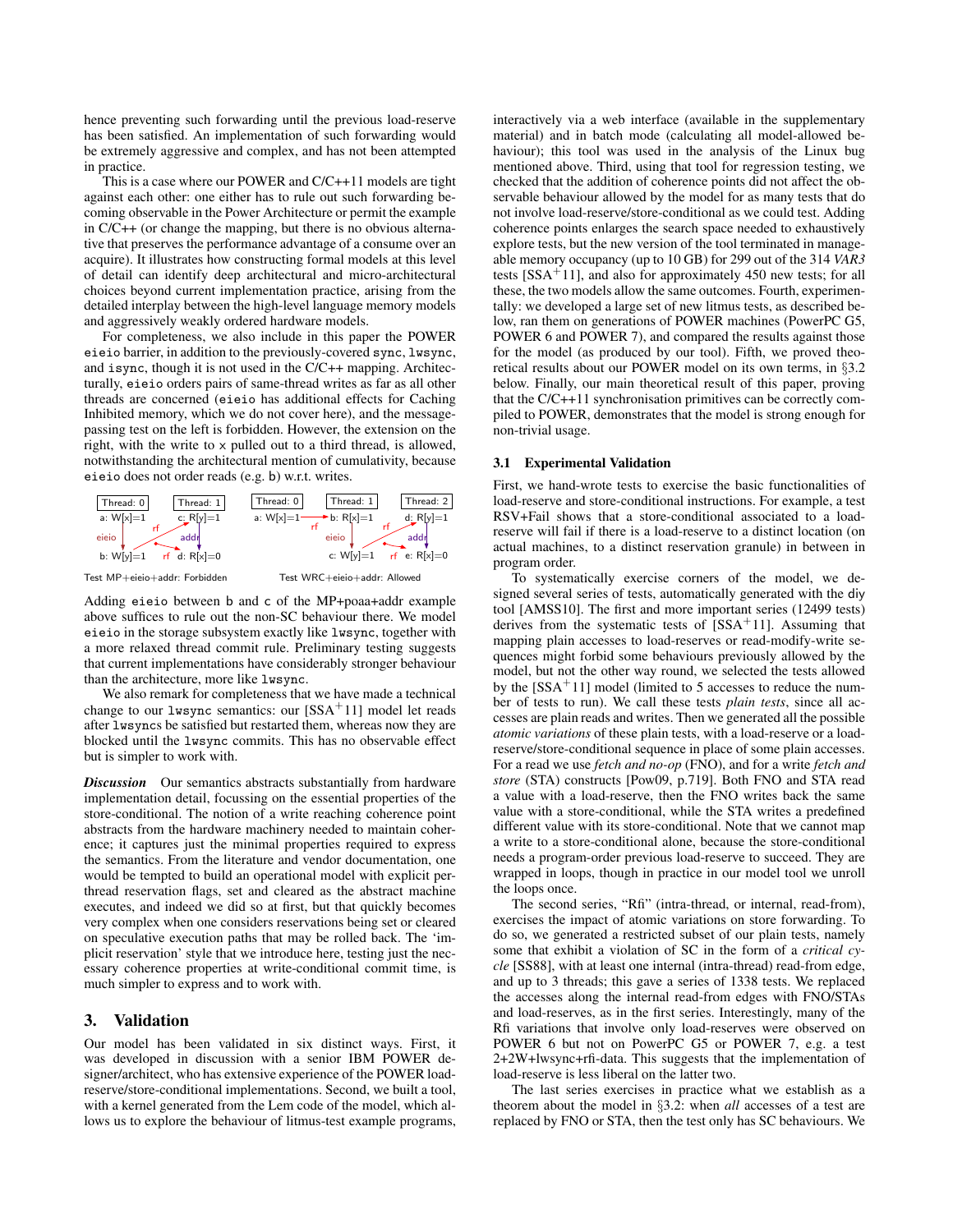tested this on a restricted subset of our plain tests, namely the 68 that exhibit a violation of SC *via* a critical cycle, and that have up to 4 threads. Running those tests on hardware showed no non-SC behaviour, consistent with the model's prediction as captured by the theorem.

Taking all these load-reserve/store-conditional tests together is 13963 tests. We have run all those on PowerPC G5, POWER 6 and POWER 7 machines many times — at least  $5 \cdot 10^7$  each on PowerPC G5,  $8.5 \cdot 10^8$  on POWER 6, and  $2.3 \cdot 10^9$  on POWER 7 — and our model exploration tool terminated in less than 16GB memory for 10455 tests. We also have relatively thorough testing of eieio, with 235 tests run on POWER 6 and 7 and in the model. For all the above, all outcomes observable on the hardware are allowed by our model; in this sense the model is experimentally sound, modulo only the reservation granule issue described above.

Representative data is below (with the full dataset online).

|                      | Model  | Power <sub>6</sub> | Power <sub>7</sub>  |
|----------------------|--------|--------------------|---------------------|
| MP+lwsync+porr       | Forbid | Ok. 0/2.6G         | Ok. 0/6.1G          |
| MP+poaa+addr         | Allow  | Ok. 27k/1.1G       | Ok. 56/1.4G         |
| $2+2W+rfipr-datarps$ | Allow  | Ok. 58/545k        | No. 0/4.4G          |
|                      |        |                    | <b>Allow</b> unseen |

## **3.2 Restoring SC with FNOs and STAs**

Despite the relaxed nature of POWER load-reserve/storeconditional (as illustrated by the first two MP examples of  $\S$ 2), if one replaces *all* loads and stores by FNO and STA respectively, one regains SC behaviour:

## THEOREM 1. *Mapping all accesses to FNOs for loads and STAs for stores restores SC.*

*Proof Outline:* Note first that the successful store-conditionals (SSC) of an FNO or STA reach their coherence points as soon as they are committed. Thus there is a total order over all SSCs of a program (not just a per-location order), following the abstractmachine order in which the writes of this program reach their coherence points (we call this order rcp). Of course, this order is only over successful write-conditionals, not plain writes. Two SSCs in program order are committed in that order, thus reach their coherence point in that order, so rcp respects program order. Moreover, if all accesses are mapped to FNO and STA, we know that the threads communicate only through SSCs that are read by loadreserves and that a load-reserve before an SSC must read the (here unique) coherence-maximal value.

# **4. C/C++ Locks, RMWs, and Fences**

Historically, the C and C++ standards did not cover concurrency, considering it to be a library issue. That is not a satisfactory position, as observed by Boehm [Boe05], and the recent ISO C11 and C++11 revisions incorporates concurrency for the first time [Bec11, ISO11].

The design, as outlined by Boehm and Adve [BA08], is based on a data-race-free (DRF) [AH90] model for normal code: for a program written using threads, mutexes and sequentially consistent *atomic*<sup>1</sup> operations, if it has no races in any execution then it is supposed to have SC semantics<sup>2</sup>; while if some execution does exhibit a race, the program's behaviour is undefined (and an implementation is entirely unconstrained). This permits a broad range of compiler optimisations  $[\S$ ev11] and allows implementation on relaxed-memory multiprocessors without requiring expensive barriers or special load and store instructions for every memory access. However, implementing SC atomic operations can still be expensive, and therefore the language also includes a variety of *lowlevel atomics* for high-performance concurrent algorithms: atomic reads, writes, and read-modify-write operations with weaker properties that are cheaper to implement. They are annotated with a *memory order*: either *relaxed*, providing no synchronisation; *release* (for writes and RMWs), *acquire* (for reads and RMWs), or *release acquire* (for RMWs), providing synchronisation for messagepassing idioms; or *consume*, a weaker variant of read-acquire that lets programmers take advantage of the fact that POWER and ARM respect data and address dependencies at little or no cost. SC atomics also have release/acquire semantics. The language also includes release/acquire and SC *fences*.

The standard is written in prose, subject to the usual problems of ambiguity, but we have produced a formal semantics for the concurrency model  $[BOS^+11]$ . In discussion with members of the ISO WG21 concurrency subgroup, we identified various issues with earlier drafts of the standard, proposing solutions that are now incorporated into the standard; there is a close correspondence between the formal semantics and the C++11 text. The  $\tilde{C}$  standard has followed suit: at the time of writing, the C++11 concurrency model has been partially incorporated into C11, but some of the C++11 fixes are not yet incorporated. We highlighted these (together with a simplification to the model) at a recent WG14 meeting, which has registered them as defect reports for a future Technical Corrigendum.

In this section we explain enough of the  $C/C+11$  memory model to support our discussion and proof of how it can be implemented above POWER in §5. We recall the mathematical structure of the Batty et al. semantics and explain the lock, read-modifywrite, and fence synchronisation primitives informally. The basic semantics for these is not a contribution of this paper (a version was given in  $[BOS^+11]$ ) but the explanation here is new, and we have had to make three significant improvements to the semantics:

- We place the responsibility for correctly using mutexes on the programmer, in accordance with intuition and with the standard. Previous work, including  $[BA08, BOS<sup>+</sup>11]$ , placed it instead on the compiler, imposing unrealistic requirements, e.g. that the implementation of unlock has to check that the mutex is currently held by the unlocking thread.
- We carefully specify how lock and read-modify-write operations can block owing to store-conditional operations that can fail continually on the Power Architecture.
- We add two missing cases to the fence semantics.

We discuss these in more detail below, and the mathematically rigorous version of the improved model is available in the supplementary material.

The C/C++11 memory model is axiomatic (quite different in style to our POWER abstract machine): presuming a threadwise operational semantics that defines candidate executions consisting of the sets of memory read and write actions for threads in isolation, it defines when such a candidate is *consistent* and whether it has a race of some kind. Consistency is defined in terms of several relations, including a *happens-before (hb)* relation that embodies the language's notion of causality.

The three basic relations, *sequenced-before (sb)*, *reads-from (rf)*, and *modification order (mo)*, are closely related to our POWER abstract machine's notion of program order, reads-from, and coherence order, respectively. Sequenced-before is a threadwise partial order that does not need to be total (for example, the operands x and y of  $x = y$  are not related by sequenced-before). Modifica-

<sup>&</sup>lt;sup>1</sup> In C/C++11 terminology, *atomic* plays a very loosely similar role to Java *volatile*: in C/C++11, for defining whether a program has undefined behaviour, atomic operations (which might be single loads, single stores, or read-modify-writes) are not deemed to have data races with other atomic operations, even if they are not separated in happens-before.

<sup>&</sup>lt;sup>2</sup> In fact this is not quite true, as Batty et al. [BMO<sup>+</sup>12] observe, due to a subtlety involving atomic initialisation.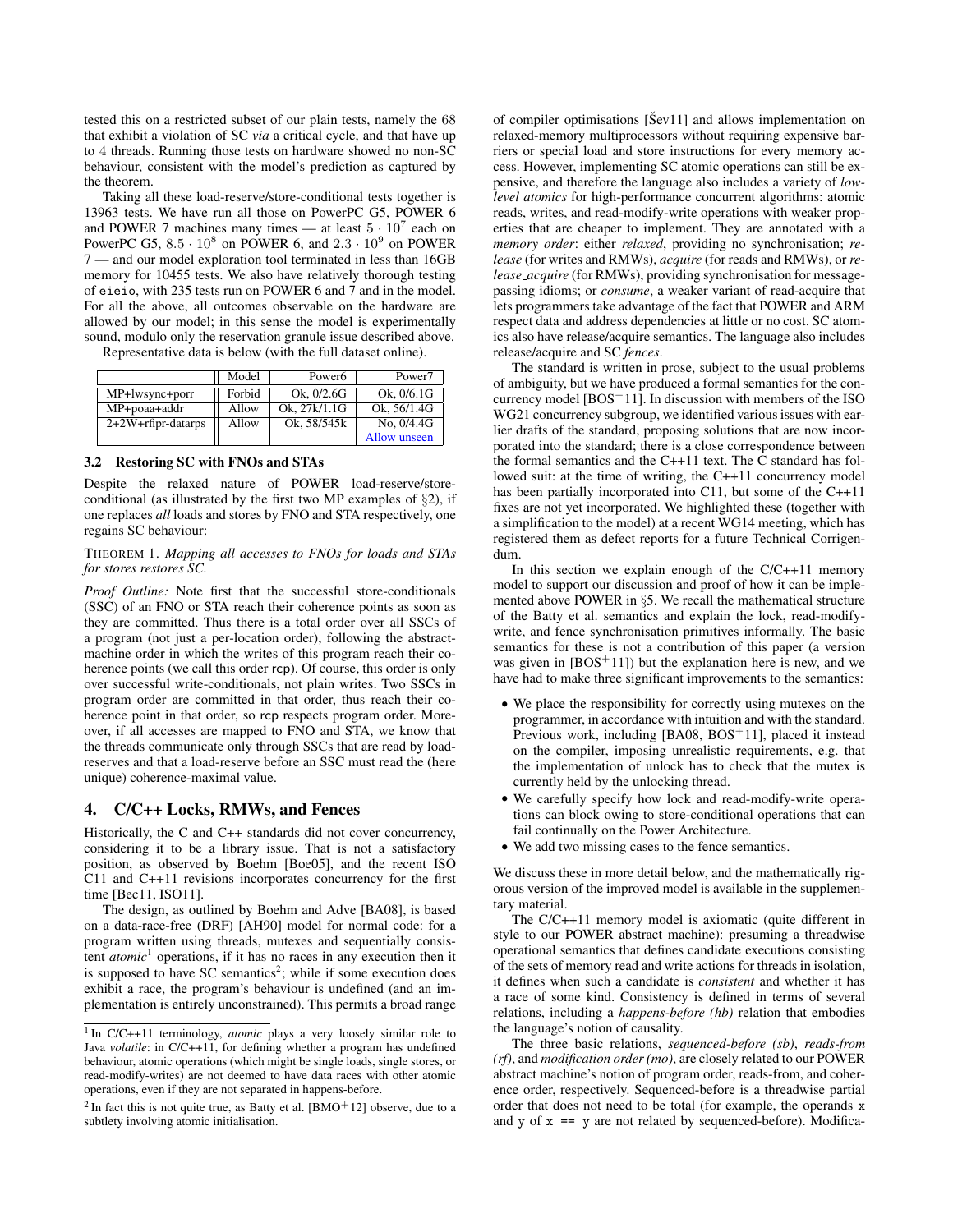tion order is a per-location total order over the write operations to that location. A modification order is only needed for atomic locations; it can contain atomic writes with various memory orders, together with non-atomic initialisation writes.

The *synchronises-with (sw)* and happens-before relations are calculated from sequenced-before and reads-from. A write-release synchronises with a read-acquire that reads-from the write. Readacquires can also synchronise with some (but not necessarily all) write-releases that appear in modification order before the readfrom write; this is formalised by *release sequences*, which we do not detail here. Happens-before is then built as the transitive closure of synchronises-with and sequenced-before, with some exceptions relating to read-consumes which we do not detail here. Four coherence axioms require that happens-before is consistent with modification order. Synchronises-with and happens-before have no direct counterparts in POWER: the compilation of C/C++ to POWER must insert enough barriers to ensure that synchronizing write/read pairs enjoy the right ordering properties (see §5).

The *sequential consistency (sc)* relation is a total order on all of the SC reads and writes. It is required to be consistent with sequenced-before, modification-order, and happens-before.

A program has a data race if there is some consistent execution with two happens-before unrelated reads/writes on the same location, where at least one is a write, and at least one is not atomic.

## **4.1 Locks**

To model mutexes, we use three kinds of additional actions: locks, unlocks, and blocks. In a consistent execution, a total order *lock order (lo)* (analogous to modification order) over these ensures that no mutex is acquired when already held: between any pair of locks of the same mutex, there must be an unlock of that mutex. Furthermore, lock order must be consistent with happens-before.

lo

Lastly, the lock order introduces synchronisation from each unlock to later locks of the same mutex, ensuring that the actions in each critical section happenbefore the actions in subsequent ones. In the example execution here, actions a and d lock mutex m, c and f unlock it, and the non-atomic writes b and read e are inside critical sections. The synchronisation between c and d ensures that e reads from b, and that e and b do not race.



These C/C++ candidate execution diagrams are analogous to the POWER execution diagrams of §2. They pick out one candidate execution of a program (the programs are in the supplementary material), and show the memory write and read actions and the lock and unlock actions of that candidate execution. Each action is annotated by the location and value, and, for memory reads and writes, the memory order parameter. The actions are arranged in vertical columns by thread. Among these actions, we depict the key C/C++ relations:

- sb edges show sequenced-before, in this control-flow unfolding (recall that sequenced-before is not necessarily total over the events of a thread);
- rf edges from write actions to read actions show that the read reads-from that write (as before, reads from an initial state are marked with a red dot for the source);
- mo edges show modification order, relating all write actions at an atomic location;
- sc edges show the SC order, a total order over all SC actions; and
- lo edges show the lock order, a total order over all lock and unlock actions.

From these, two derived relations can be calculated:

- sw edges depict the C/C++ synchronizes-with relation; and
- hb edges depict the C/C++ happens-before relation.

In previous work  $[BA08, BOS^+11]$ , a consistent execution also required that lock/unlock actions strictly alternate in lock order, and that the unlock of a mutex must follow the lock that acquired it in sequenced-before. Putting this requirement on consistent executions requires that the compiler or lock implementation enforce it, for example, by having each unlock call dynamically check that the mutex is held by the unlocking thread. To support efficient unlock implementations that have no such check, the C/C++11 standard places this requirement on the programmer, and so we allow consistent executions with improper calls to unlock, but give such programs undefined behavior.

Not all attempts to acquire a mutex eventually succeed: the program could be deadlocked, or a particular acquisition could be starved forever. To model this, on an attempted acquisition the threadwise operational semantics non-deterministically generates either a lock action, representing success, or a block action, representing deadlock or starvation. In the latter case, we require that the operational semantics not produce any further actions sequenced after the block. The concept of blocked mutex acquisition does not explicitly appear in the standard, or in prior work; we add it to properly separate the axiomatic memory model from the threadwise operational semantics. Because block actions appear in lock order, the memory model can place constraints on them to specify the exact fairness or liveness guarantees enjoyed by mutex acquisition. The operational semantics only needs to know whether a certain call is blocked or not. This contrasts with the typical operational treatment of mutexes in which locking and unlocking operations manipulate a piece of shared state; state which, in a relaxed memory setting, must be governed by the memory model.

As we discuss in §2, the Power Architecture allows storeconditionals to fail arbitrarily, and there is no simple guarantee ruling out repeated failure (though implementations do go to great lengths to provide forward progress). In §5, we consider an implementation of C/C++11 mutexes based on POWER loadreserve/store-conditional instructions, and in this context a mutex acquisition can block indefinitely, even in the absence of deadlock or contention, due to continual, spurious store-conditional failures. To model this possibility in C/C++11, we allow block actions to appear anywhere in the lock order, without constraint. However, if one were modelling a particular POWER implementation that guaranteed store-conditional liveness, one could use a stronger C/C++11 model: in lock order, each block is either preceded by a lock which is never unlocked (the deadlock case), or followed by an infinite number of locks (the starvation case).

To simplify our reasoning about the connection between POWER and  $C/C+11$  mutexes in §5, we also use an alternative model that, first, uses a separate lock order for each mutex, and, second, requires that each unlock synchronise only with the next lock in that order. We have proved the equivalence of the two models (see the supplementary material); the equivalence relies on having undefined behaviour for programs that misuse locks.

## **4.2 RMWs**

C/C++11 has three kinds of atomic RMWs: fetch add and similar, compare exchange strong, and compare exchange weak. The first updates the value at a given address, the second is a traditional CAS, and the third is a traditional CAS except that it can fail spuriously. The first two are implemented on POWER with load-reserve/store-conditional pairs with loops to account for the store-conditional failing. Thus, like mutex acquisition, the operational semantics must allow them to block. The last is implemented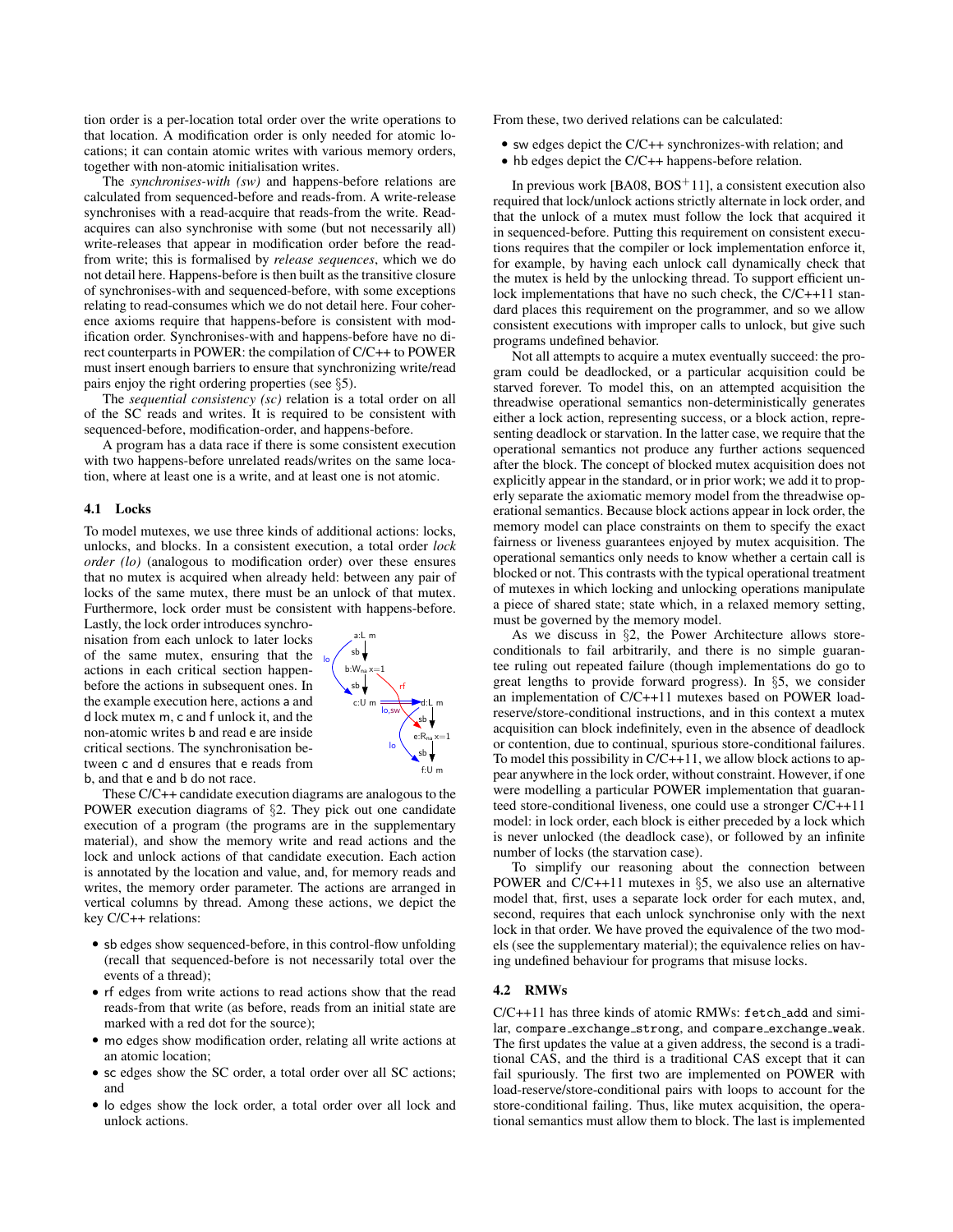with a simple load-reserve/store-conditional pair (which exposes the possibility of non-deterministic spurious failures).

Successful RMWs are modelled by an RMW action that both reads and writes; atomicity is guaranteed by requiring that the read reads-from the immediate predecessor of the write in modification order. Thus, in the example to



the right, RMW-relaxed d must read from write-relaxed b, and not write-relaxed a.

## **4.3 Fences**

In C/C++11, fences are used to replace multiple acquire/release or SC operations with more efficient relaxed ones. There are four kinds: acquire, release, acquire/release, and SC fences.

Acquire and release fences establish synchronises-with relationships, even when the reading and writing actions are relaxed. In the message-passing example on the left below, the acquire fence g synchronises with write-release d even though the read f is relaxed; this synchronisation ensures that non-atomic write c happens before non-atomic read h. This might help performance: for example, if f were in a loop waiting to observe d's write; we only have to pay for the acquire once, rather than on each iteration. In the variation on the right, a single release fence j ensures synchronisation based on multiple relaxed writes k and l.



SC fences appear in the sc relation, and enforce a set of coherence-like axioms between it and modification order. In the store-buffering (or Dekker's) example on the right, SC atomic reads and writes are used to

ensure that at least one of the reads d or g reads-from one of the writes c or f. We can get the same guarantee by making one thread's operations relaxed and putting an SC fence in between, or even making all four operations relaxed and using two SC fences, as below.





Despite their name, C/C++11 SC fences are not designed to restore sequential consistency to programs that use low-level atomics (in part because in the Itanium architecture there is no implementation fence that would do so [Int02]). For example, the IRIW litmus test from [BA08] with two SC fences is allowed in C/C++ (in the model, the 6 SC fence conditions do not impose any constraint on the *sc* order between two SC fences because of a non-SC-atomic read before one fence and a read after another).

The proof of our main result in §5, together with the preliminary results of  $[BMO^+12]$ , are arguably the first extensive validation of the C/C++11 model. To the best of our knowledge, large-scale software development of concurrent  $C/C+11$  code has not yet begun, as that practical validation requires production compilers which are only just becoming available. Even when they are, and are correct, they may provide over-strong models, so at present proof is the only way to determine whether code is correct with respect to the specification rather than with respect to some particular implementation.

# **5. Compiling Synchronisation Primitives: from C/C++ to POWER**

We now discuss our second main contribution, the correctness proof of one mapping of the principal C/C++ synchronisation constructs —locks, read-modify-writes, and fences— to POWER, using load-reserve/store-conditional and the POWER barriers. The proof can be easily adapted to show related mappings, with different barrier placement on C/C++ SC operations, or SC atomics implemented with load-reserve/store-conditional, correct as well. This subsumes the result of Batty et al.  $[BMO^+12]$ , which just covered C/C++ loads and stores (with their various possible memory orders).

The mapping we consider combines the scheme proposed by McKenney and Silvera [MS11] for C/C++11 atomics, fences and RMWs with the spinlock implementation given in the Power Architecture [Pow09, p.717,718]. We first give the mapping with some informal intuition about its soundness (focussing on locks) before describing the main ideas of our proof.

## **5.1 Compiling from C/C++ to POWER**

*Locks* Assuming that register r3 contains a lock location, r4 contains the value signifying that a lock is free and r5 the value signifying that a lock is taken, the POWER implementation of a spinlock is:

```
loop:
 lwarx r6,0,r3,1 # load-reserve lock [r3] into r6
  cmpw r4, r6 # go to wait if lock not free,
  bne- wait \qquad # eventually returning to loop
  stwcx. r5,0,r3 # store-cond to try to set lock
  bne- loop # loop if lost reservation
  isync # import barrier
```
The implementation of unlock is:

| lwsync         |  | # export barrier |  |                                |  |
|----------------|--|------------------|--|--------------------------------|--|
| stw $r4.0(r3)$ |  |                  |  | # normal store to release lock |  |

In the lock implementation, a load-reserve/store-conditional pair works on the lock location. The load is followed by a check on the value stored at the lock location; if the lock is not free, the code branches to a waiting routine (which might be a loop doing a normal read on the lock location, or a backoff, and which will return to loop to try to establish a new reservation). Otherwise the code tries to set the lock with a store-conditional. As discussed in §2, this will fail if the new value cannot be made an immediate coherence successor of the write read by the load-reserve (e.g. if some other thread has taken the lock in the meantime), and in that case it again returns to loop, otherwise the lock has been taken successfully and atomically. The implementation of unlock has a simple store at the lock location writing the value that signifies that the lock is free.

As a result, a C/C++ unlock/lock synchronisation is, at the POWER ISA level, a store-to-load communication. For this to truly be a synchronisation, the implementation also must include additional protection. The unlock store is preceded by an lwsync instruction. The effect of this barrier is first to restrict the reordering of instructions in its own thread: an lwsync must be committed after any program-order-preceding memory-access instruction, and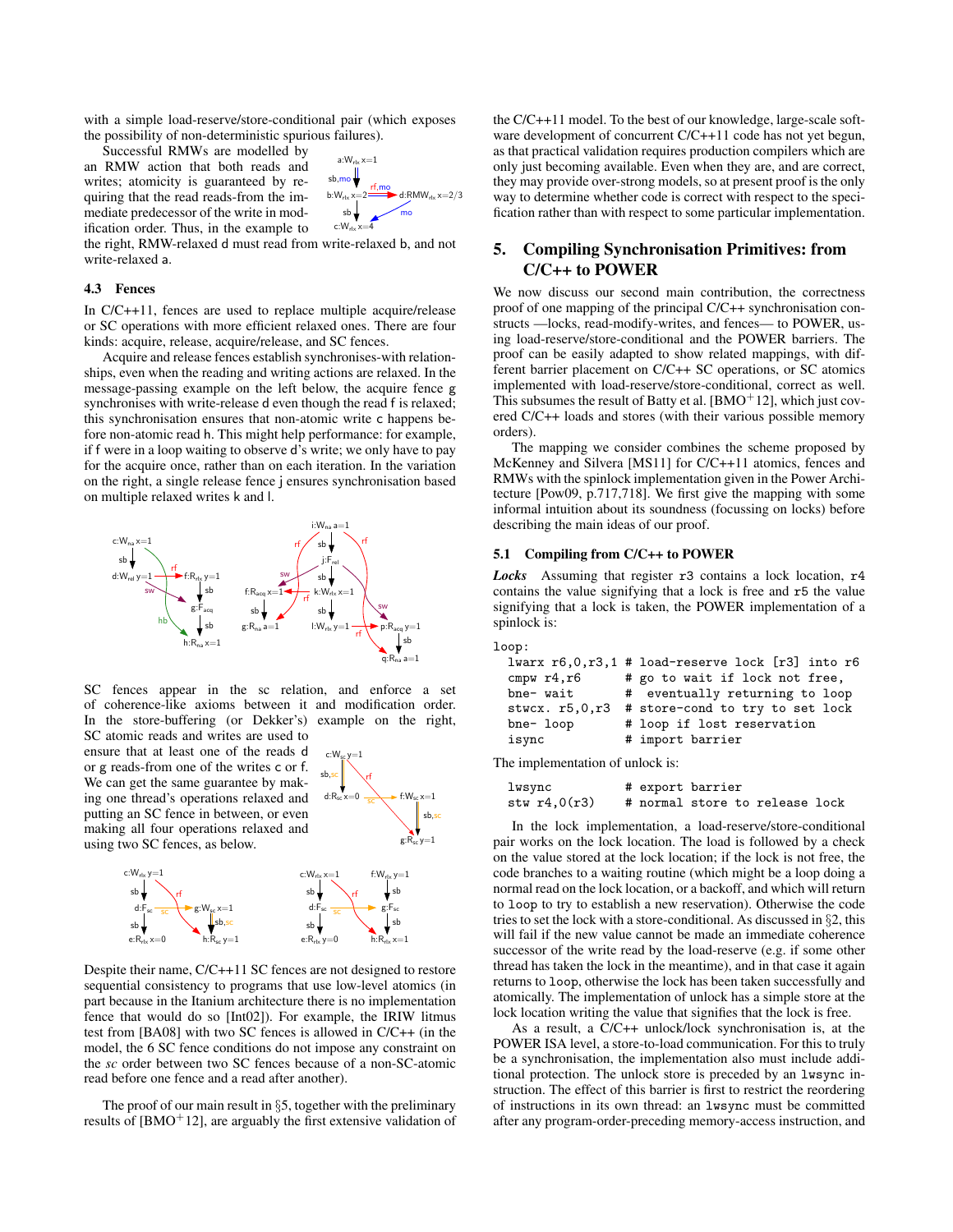before any memory-access instruction following in program order is satisfied (for reads) or committed. The second effect is an ordering of the propagation of stores. For any lwsync barrier, our POWER model keeps track of the set of stores and barriers that have been done by or propagated to its thread before it was committed. Before the lwsync can be propagated to another thread tid, all the members of this set, called its Group A, must first be propagated to tid. In the context of the unlock/lock synchronisation, this guarantees that any store visible to the unlocking thread before its unlocking store (to the lock location) must also be visible to the locking thread, before the load-reserve (of the successful storeconditional/load-reserve pair) on the lock location.

The propagation ordering enforced by an lwsync is transitive, in the following sense. Consider a chain of unlock/lock synchronisations, with each unlock directly following a lock on the same thread, and each lock directly following an unlock on a different thread. This corresponds to a chain of thread-crossing store/load communications. In this communication, the stores come from the unlocking stores to the lock location, and the successful store-conditionals of lock acquires, while the loads correspond to the load-reserves at the lock location from the successful storeconditional/load-reserve pair of locks. For the communication to occur, each store must propagate to the thread of its associated load. If the first store of the chain is preceded by an lwsync, then this barrier along with its Group A must propagate to the second thread of the chain before the store it precedes. Since a load-reserve/storeconditional pair must be committed in order, the lwsync and its Group A stores are therefore propagated to the second thread before the store-conditional of that second thread is committed. Hence for this second thread's store-conditional to propagate to the third thread of the chain, the first thread's barrier along with its Group A must first propagate to that third thread. The argument continues to the rest of the chain.

Additionally, the last branch instruction of the lock implementation is followed by an isync instruction. As a result of this combination of a dependency from the result of the store-conditional to a conditional branch, followed by an isync (together, a kind of *ctrlisync* dependency) any program-order-following loads cannot be speculated before the store-conditional succeeds. Hence, any program-order-following loads must see the stores that were performed by the unlocking thread, before the unlock was executed.

*A fully locked POWER program is SC* The intuition above for locks is applicable in a wider context than C/C++. For a simple

result along those lines, consider a POWER assembly program (not necessarily compiled from C/C++), which has all competing accesses (those accessing the same location, from distinct threads, at least one of them being a write) protected by locks, using a distinct lock variable per shared-memory variable (denoted below by lx, ly, etc., for locks protecting variables x, y, etc.). We assume all locations are disjoint and of the same size, and ignore the case of overlapping accesses.

Using the isync at the end of the lock sequence and the lwsync at the beginning of the unlock sequence, we get that two accesses in program order guarded by locks follow the order in which the SSC of their lock primitives reach coherence point. For example in the test



 $SB+locks$  on the right, the write c to x on Thread 0 is committed after the SSC b to lx reaches coherence point, as depicted by the magenta ssc+ctrlisync arrow.

The lock write to ly on Thread 0 reaches coherence point before the lock write to ly on Thread 1, as depicted by the blue arrow rcp from Thread 0 to Thread 1, thus restoring SC for this test. Fleshing out this line of reasoning proves our next theorem:

## THEOREM 2. *Protecting access to each address with an associated lock restores SC, assuming the program does not use distinct overlapping locations.*

*RMWs* The implementation of C/C++ RMWs also relies on loadreserve/store-conditional pairs. Here, without loss of generality, we only discuss the implementation of one kind of RMW, the "fetch add" operation with an implementation as in the first §2 example: a load-reserve/store-conditional pair surrounding an addition instruction, the whole wrapped in a loop waiting for the store-conditional to succeed. The implementations of other kinds of RMWs use different instructions between the load-reserve/storeconditional pair but have essentially the same correctness argument.

RMWs are parameterised by a memory order, and the mapping places POWER barriers at the beginning and dependencies at the end of the load-reserve/store-conditional block, in the same style as the implementations of non-RMW C/C++ atomic accesses. The implementation of a relaxed RMW has no additional barriers; the implementation of a release RMW is preceded by an lwsync barrier; that of an acquire RMW is followed by a ctrlisync dependency; acquire/release combines both; and that of an SC RMW is preceded by a sync and followed by a ctrlisync dependency.

*Fences* C/C++ fences are compiled to single barrier instructions: SC fences are mapped to a sync and all the others to lwsync.

*non-RMW atomics* For non-RMW atomic memory accesses the compilation maps each C/C++ read or write to corresponding POWER instruction together with protecting barrier instructions, as for the RMWs above but with the addition of *consume* loads, which have no barrier but require the compiler to preserve dependencies [ $MS11$ ,  $BMO<sup>+</sup>12$ ].

## **5.2 Correctness proof**

Our second main result is the correctness of this compilation scheme. To focus on the concurrency issues, we abstract from the details of thread-local compilation: we consider an arbitrary nonoptimising compiler (preserving memory accesses, program order and thread-local dependencies) that uses this compilation scheme for the concurrency primitives. Informally, our result is as follows; the formal statement and proof are in the supplementary material.

THEOREM 3. *Consider a non-optimising compiler that uses the mapping above. For any race-free C/C++ program, compile it to POWER and take any execution trace of our POWER abstract machine. Then there exists a C/C++ execution that is both equivalent to the POWER trace and accepted by the C/C++ memory model as a consistent execution of the original C/C++ program.*

This is in the same style as the result of Batty et al.  $[BMO^+12]$ for the compilation mapping in the absence of locks, fences and RMWs. We now outline the overall proof structure, common to both works, and then show how to extend it to handle the synchronisation primitives.

The proof describes a procedure for constructing a C/C++ execution from any POWER trace that guarantees their equivalence, and then shows the consistency of that C/C++ execution. But this construction does not work for racy programs. As a straightforward example, consider a C/C++ program with two threads, the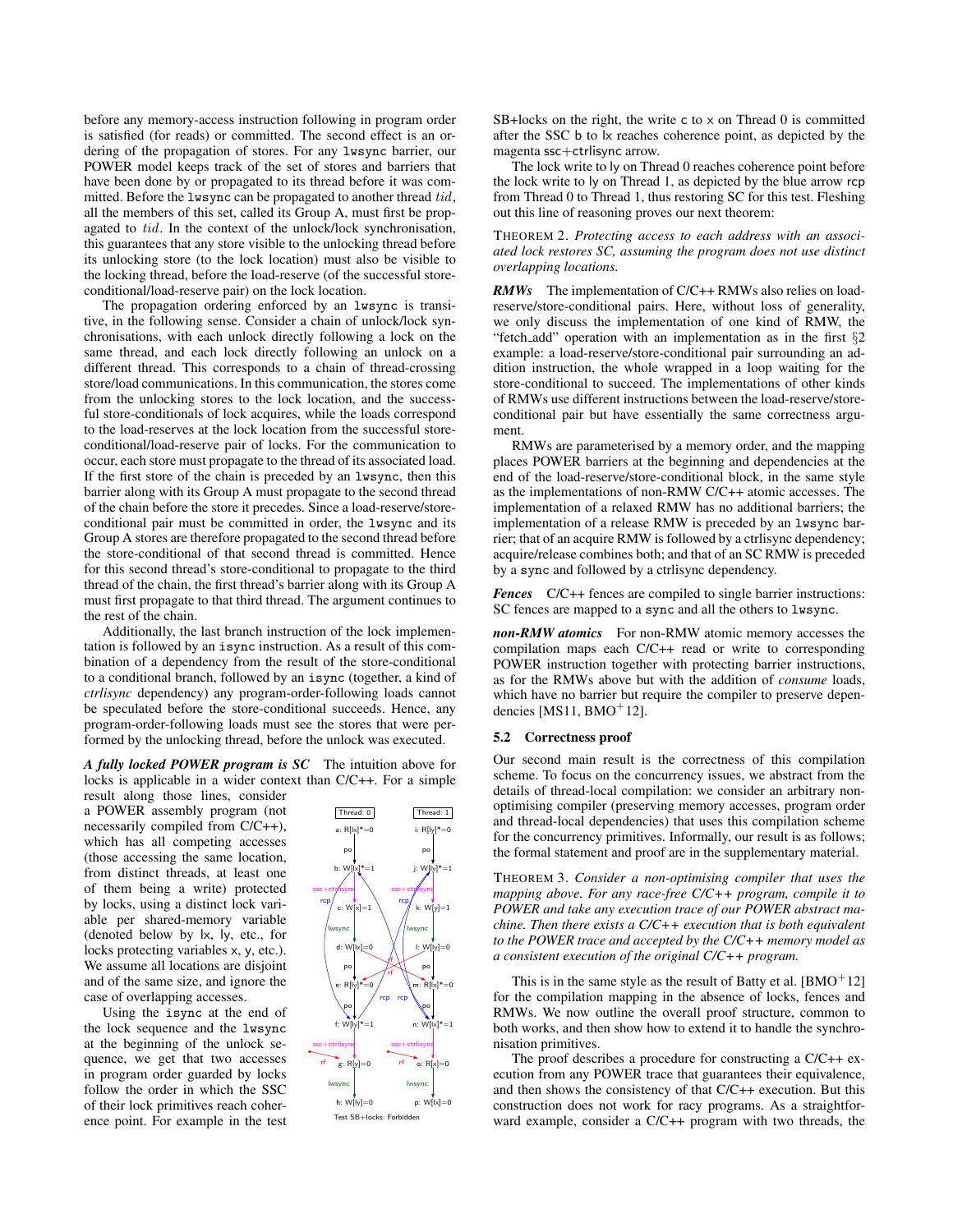first doing a non-atomic write at a location  $x$ , the second doing a non-atomic read on  $x$ . The C/C++ memory model rules out any consistent execution with the read reading from the write, because they are unrelated in C/C++ happens-before, and thus the execution would be racy. But in the compiled POWER code, which has no direct analogue of the C/C++ happens-before, nothing prevents the corresponding store propagating to the second thread to be read by the load. For the verification of the consistency of the reconstructed C/C++ execution to succeed, the following consequence of race-freedom is required: "in the C/C++ execution, a read cannot read-from a write that it is not related to by happens-before". The proof splits on whether this condition holds. If it does hold, consistency of the reconstructed execution can be directly shown, while if it does not hold, it can be shown that the original  $C/C++$ program must have been racy, thus leading to a contradiction.

The latter proof is technically involved because one needs to build a racy, consistent C/C++ execution that does not exactly correspond to the POWER trace. There are two areas where this part of Batty et al.'s proof could fail when adding synchronisation constructs: in the top-level case split, and in the way that POWERlevel speculation complicates the construction of the racy C/C++ execution. In fact, our alternate C/C++ formalisation of locks (§4.1) removes the need for modifying the case split: the new proof has a similar case split (on whether unlocks are used properly), but it is simpler because the proof is about the C/C++ model only, not in combination with POWER. Furthermore, careful modelling of the absence of store-conditional forwarding (§2) means that the construction in the existing proof works unchanged.

Returning to showing consistency of a reconstructed execution, several properties regarding the interaction of the happens-before relation with other relations defined by the C/C++ memory model have to be verified of the constructed C/C++ execution. To directly exploit our POWER model, the statements of all these properties are translated into equivalent statements regarding the POWER trace from which the C/C++ execution was built: we define relations on the elements of POWER traces and show a correspondence between these and the C/C++ relations. For most relations, clear counterparts exist. For example, the C/C++ *sequenced-before* corresponds roughly to the POWER program order (though some care needs to be taken, as sequenced-before is a partial order while the program order is total). However, there is nothing that corresponds directly to the happens-before relation. Instead, a more complex POWER relation is built from the other POWER relations.

Using this characterisation, a *propagation lemma* states that for any pair of  $C/C++$  actions  $\alpha$  and  $\beta$  related by happens-before, the instruction corresponding to b sees any stores that the instruction corresponding to  $a$  is able to see: any store propagated to the thread of  $a$  before  $a$  is executed, is also propagated to the thread of  $b$  before b is executed (a read is executed at the latest abstract-machine transition in which it is satisfied — all previous reads having been restarted — while a write is executed when it is committed). Using this lemma in conjunction with the preconditions and actions of the POWER model transitions, the conditions required by the C/C++ memory model can be verified. For example, when the POWER storage subsystem accepts a write request, one of its actions is to update the coherence order so that the store being accepted is coherence-after any store already propagated to its thread, which is needed when verifying one of the coherence properties required by  $C/C++$ .

Finally, a total order for SC actions must be built from the POWER trace, but as for happens-before there is no direct analogue of this relation in POWER. Instead, we show that the POWER sync barrier associated with SC actions by the mapping ensures that we never get cyclic dependencies if we take into account all the required properties of this order (e.g., a read may not read from a write after in SC order).

*Including the synchronisation primitives* The addition of the synchronisation primitives affects the definition of the happensbefore relation. In particular, RMWs make the definition of releasesequences more complicated, and locks and fences introduce new ways for a synchronises-with edge to appear. This in turn affects the definition of the POWER analogue to happens-before. Here is the new characterisation of the transitive part of happens-before with synchronisation primitives, using relations derived from a POWER trace:

> $((sync_t \cup lwsync_t)^{\text{refl}};$  $\overline{coi_t}^{\text{refl}};$  $rfe_t;$  $(rmw_t; rf_t)^*;$  $(\text{ctrlisync}_t \cup \text{dd}_t^{\text{refl}} \cup \text{lwsync}_t)^{\text{refl}}$ )<sup>+</sup>

where semicolon denotes relational composition, and  $\cdot$ <sup>refl</sup> and  $\cdot$ <sup>+</sup> are respectively the reflexive and transitive closures. The full potentially non-transitive happens-before relation is obtained by taking the union with program order, but that does not present any difficulty for the proof. The  $sync<sub>t</sub>$  and  $lwsync<sub>t</sub>$  relations relate commit transitions of memory accesses corresponding to memory instructions from a single thread which are separated in programorder by, respectively, a sync or lwsync. This part of the characterisation corresponds to the barriers introduced by the compilation mapping before unlocks, and release atomic-stores, fences, and RMWs. The  $\omega_i$  relation relates commit transitions of stores from the same thread which are related in the coherence order. In the absence of RMWs, this relation is the POWER analogue of the C/C++ release-sequence relation, and the  $rfe_t$  relation (relating the commit transition of a store to the commit transition of a load reading from that store from a different thread) was the next component. With RMWs, we need something more elaborate: the  $rmw<sub>t</sub>$  relation identifies the presence of a load-reserve/store-conditional pair. The  $rf_t$  relation extends  $rfe_t$  by also allowing the store and load to be on the same thread. The composition  $(rmw_t; rf_t)^+$  corresponds to a chain of RMWs ending a C/C++ release sequence. Note that they may be RMWs anywhere in a release-sequence, not only at the end, but in that case the RMW chain must come back to the thread of the release head, and then the last RMW is related to the release head by the  $\text{co}_{i}$  relation. The last component of the characterisation is the union of  $ctrlisync_t$  (the ctrlisync analogue of the  $sync_t$ and  $lwsync_t$  relations,  $dd_t$  (data dependency, for C/C++ consume atomics, included in our proof but not discussed here) and  $lwsync_t$ . This corresponds to the barriers or dependencies placed after acquire and consume reads or to acquire fences. The  $lwsync_t$  here is added, corresponding to acquire fences.

Despite the expanded definition of the analogue of happensbefore, the key abstraction of the propagation lemma still holds. Thus the proof of consistency of the reconstructed C/C++ execution extends smoothly to the addition of C/C++ locks, RMWs, and fences. There is one new condition to check for the consistency of a C/C++ execution: an RMW action must read from its last predecessor in the modification-order. In terms of the POWER implementation, this means that the load-reserve must read from the last coherence predecessor of the store-conditional — but that is just what we are guaranteed from the rules given in §2, for a successful store-conditional.

Finally, SC fences must be a part of the sc relation, and this interacts with modification order to impose 6 additional coherencelike conditions. As before, there is no obvious order in the POWER machine trace with the right properties. Instead, we build the sc relation from a POWER machine trace by directly checking that